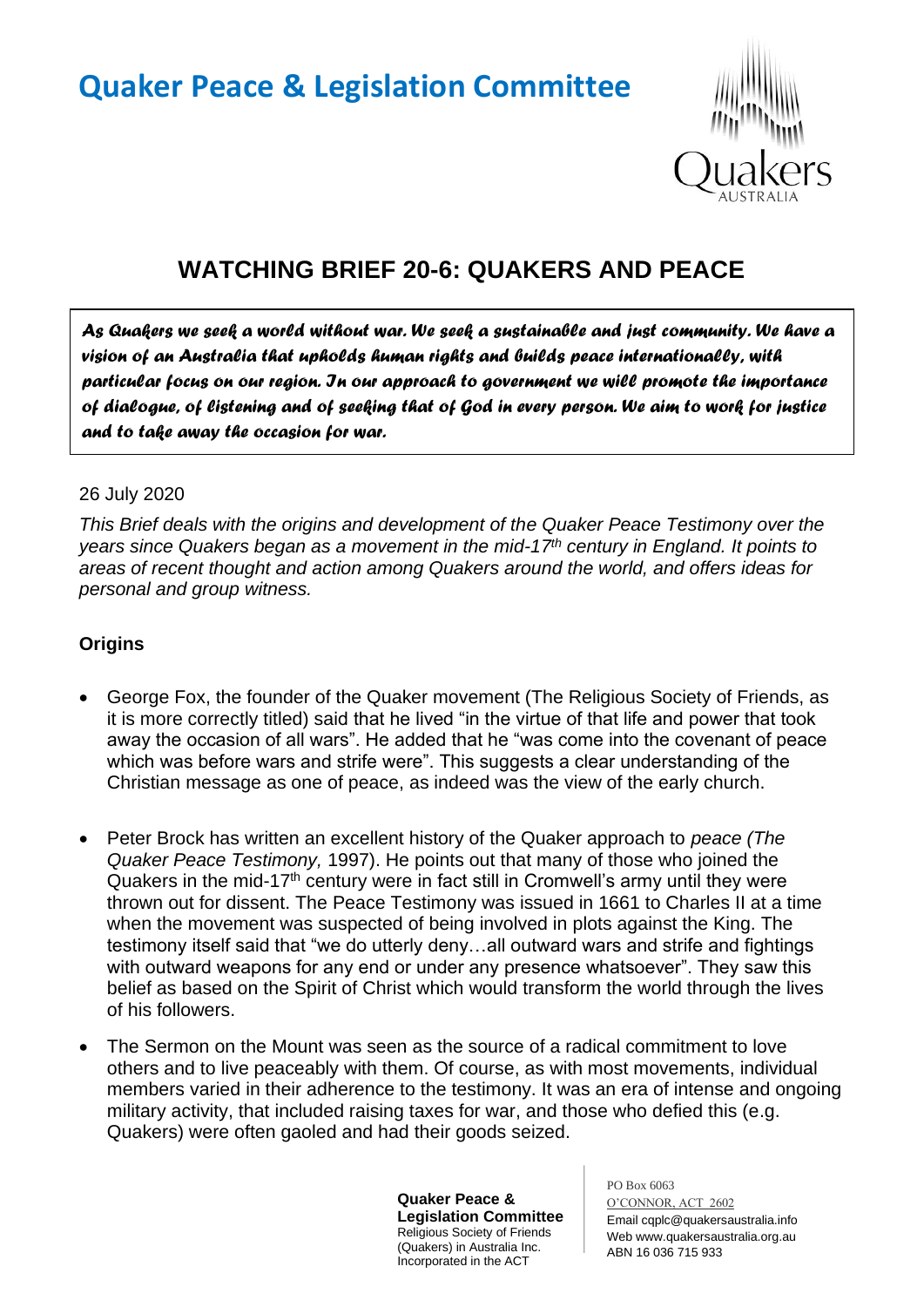- An important early leader of the movement, William Penn, had a broad vision of peace, He wrote about world peace, using a blend of idealism and realism. He highlighted the positive aspects of peace as a source of stability and wealth: peace requires justice based on good laws. He proposed the creation of a body representing the European states, meeting annually to draw up rules of international conduct and settle disputes. It was not a pacifist plan. He aimed to "persuade the rulers of Europe to adopt measures for safeguarding the peace of the war-torn continent without requiring them to abandon their reliance on military defence as a last resort". One of his famous phrases was "Let us try what Love can do". He objected strongly to the idea that the end justified the means.
- The American colony of Pennsylvania (begun by William Penn) itself started as a religious experiment and showed the dilemmas of a pacifist principle being worked out in a situation of government, where military force was expected. A reform movement within Quakerism emerged, focussing especially on John Woolman, to re-assert the peace testimony. He worked for peace, anti-slavery, indigenous justice, and better labour conditions. The reformers advocated war tax resistance, thus putting themselves at odds with those Quakers in the government. Some Quakers resigned from the government but the controversy over pacifism and government continued for years. In the American Revolution period, Quakers were generally against the revolution, largely because they refused to take part in a war. As a result they suffered much abuse and scorn from patriots. At the time of the Civil War, Quakers supported the Union and the abolition of slavery, but were in favour of nonviolent action.
- The history of the Quaker movement showed from its beginnings the variation of approaches adopted by different members. This is consistent with the basic view that each person must work out their own path in conformity with their inner leadings. A good example of this is conscientious objection to military service. Many Friends have refused to take up arms on behalf of the State, believing that their loyalty to the Spirit of Christ is more important. There is now acceptance in most countries of the right to conscientious objection to military service on religious grounds.
- In more recent years there has been a significant interest in conscientious objection to paying war taxes. Some Friends have calculated that portion of their tax that will go to military defence and refused to pay it, donating the equivalent amount to some peaceful cause. As a result some Friends have had their goods confiscated.
- Over the years Friends have been very active in work for peacemaking. They have been prominent in such well-known peace groups as the Fellowship of Reconciliation, the Women's International League for Peace and Freedom, Amnesty International, the Campaign Against the Arms Trade, War Resisters, and the Alternatives to Violence Project. They have been strongly committed to peace education in schools and the community, to restorative justice and prison reform, to conflict resolution, to promoting human rights and economic and social justice, and to supporting the League of Nations and the United Nations.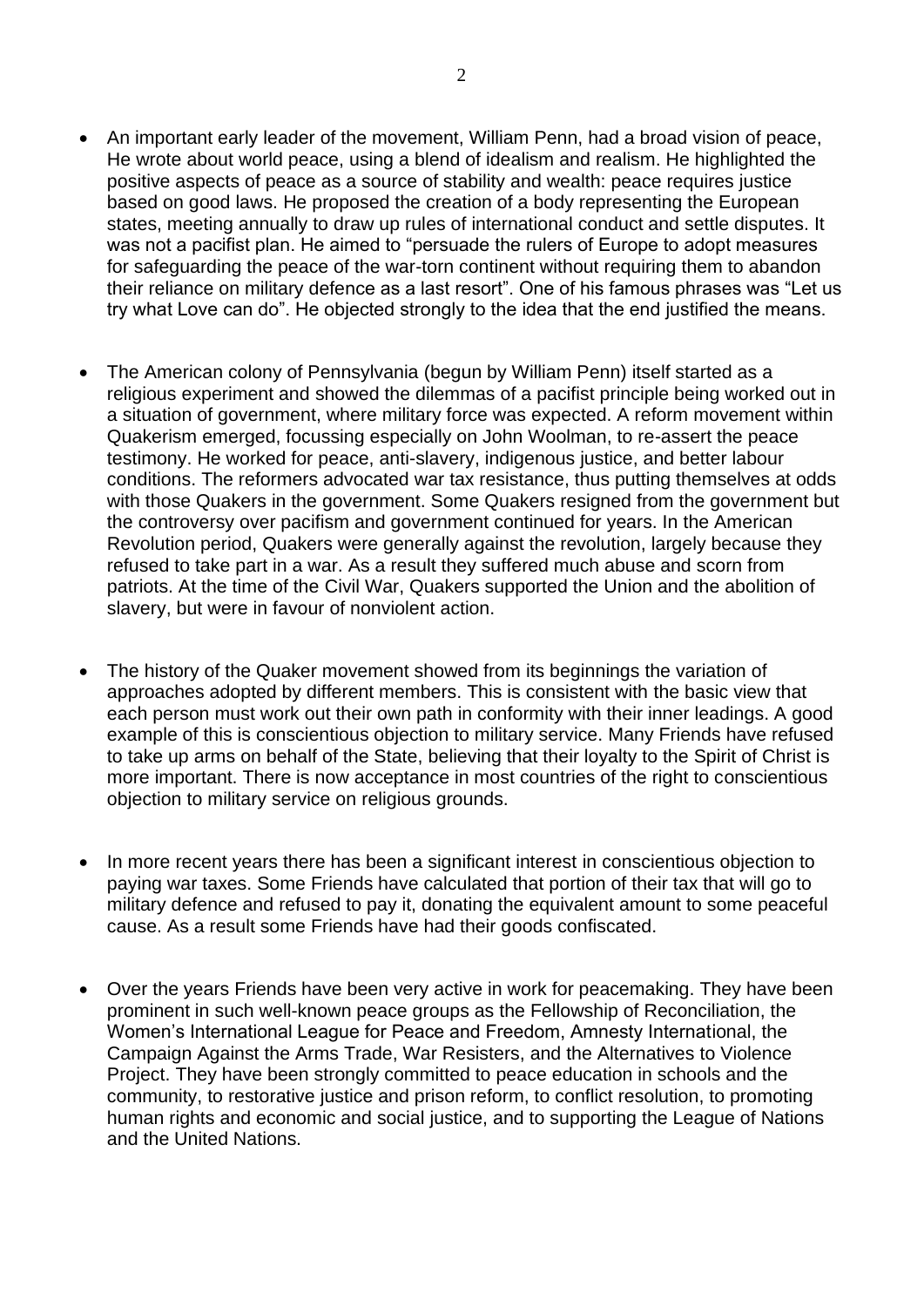#### **Quaker International Organisations and Ventures**

Friends World Committee for Consultation (FWCC) aims to encourage fellowship and understanding among all the branches of the Religious Society of Friends. FWCC brings Friends together in multiple ways to celebrate God in our lives, to gather the Quaker voice and build networks to address issues of our time, and to unite us within our diversity. FWCC organizes its work through its four section offices and the World Office, collaborating and encouraging the work of each section and work across sections. The World Office uniquely represents all Friends at the global level, offering Quakers the chance to contribute to world affairs. An example is sending representatives to meetings of the United Nations Crime and Justice body based in Vienna.

The Quaker Institute for the Future (QIF) organizes and coordinates research projects, through seminars, workshops and study groups. It "envisions a global future in which humanity is in right relationship with the commonwealth of life". Its principal emphases are inclusion, social and economic justice, ecological wellbeing, and participatory research and discernment. Areas of concern are policies that strengthen Earth's capacity to support life; bringing governance of the common good into the use of technology; reducing structural violence, reversing segregation; and moving from aggressive individualism to practices of cooperation, wealth sharing, and the common good. See [www.quakerinstitute.org](http://www.quakerinstitute.org/)

The Quaker United Nations Office (QUNO) represents the Quaker movement at the United Nations. With two offices (New York and Geneva), QUNO staff work with people in the UN, multilateral organisations, government delegations, and non-governmental organisations, to achieve changes in international standards and practice. Through informal luncheons and meetings, Quakers provide a space for working on difficult issues out of the public eye. Quakers are known for speaking out against injustice and war - issues that are incompatible with the vision of a world in which peace and justice prevail. The work is rooted in the Quaker testimonies of peace, truth, justice, equality, and simplicity. See www.quno.org

The American Friends Service Committee (AFSC) has a worldwide scope for its activities in support of peace and justice. Based in Philadelphia USA, AFSC describes itself as "a Quaker organization devoted to service, development, and peace programs throughout the world. Their work is based on the belief in the worth of every person, and faith in the power of love to overcome violence and injustice". AFSC partners with individuals and communities around the world who are courageously pursuing justice and peace, often under the most difficult circumstances. Together, these efforts demonstrate the power of nonviolence to overcome injustice, violence, discrimination, and exploitation. Priority areas are – international peacebuilding, creating inclusive communities, building economic justice, and defending immigrant rights. AFSC has run programs in Africa, Asia, Latin America and the Caribbean, the Middle East, and throughout USA. See [www.afsc.org](http://www.afsc.org/)

Quaker Peace and Social Witness is a British-based agency which supports Quakers who are led by faith to take action of peace and social justice. Peace activism includes disarmament, peace education, conciliation, and supporting peace workers.in accompaniment programs in Palestine/Israel and East Africa and conciliation work in South Asia. Within the UK, areas of concern are migration, housing, crime, economic justice, and sustainability. See [www.quaker.org.uk](http://www.quaker.org.uk/)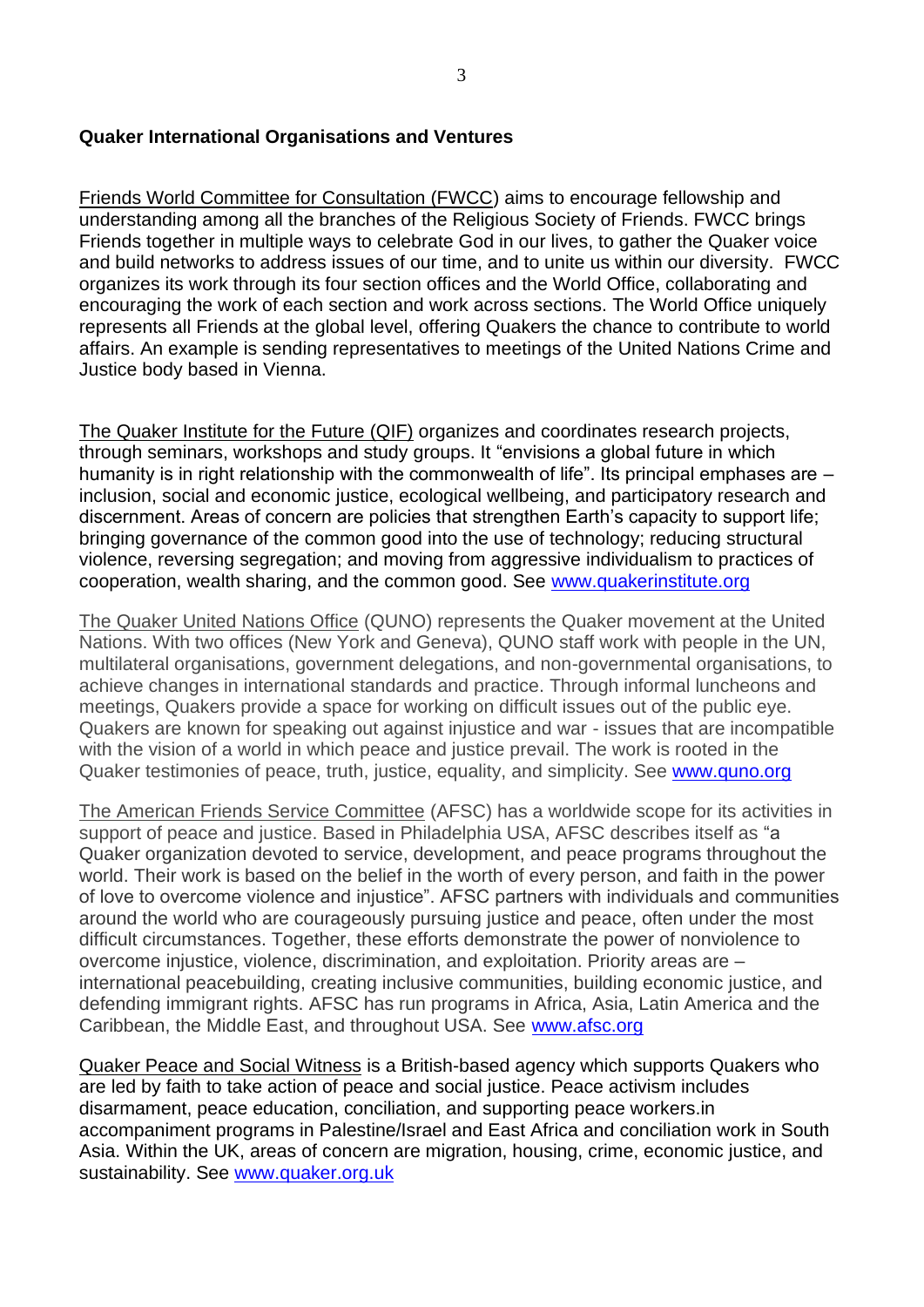Friends Peace Teams (FPT) works around the world to develop long-term relationships with communities in conflict to create programs for peacebuilding, healing and reconciliation. Specific initiatives include the African Great Lakes Initiative (AGLI) that works on grassroots peace activities in Burundi, Congo, Kenya, Rwanda, Tanzania and Uganda); the Asia West Pacific Initiative (FPT-AWP) that seeks to offer opportunities for service in that region; and the Peacebuilding in Latin America (PLA) that promotes peace and healing in Central and South America where the legacy of civil war, poverty and injustice continues to harm people's lives. In our region annual peace training is offered, and there is a focus on engaging young people in creating cultures of peace. See [www.friendspeaceteams.org](http://www.friendspeaceteams.org/)

Alternatives to Violence Project International (AVP) is a training program enabling participants to deal with potentially violent situations in new and creative ways. Interactive exercises, discussions, games, and role plays help examine how people respond to injustice and prejudice, and how to approach such challenges nonviolently. It relies on three principles – expect the best, think before reacting, and ask for a nonviolent path. It has branches in many countries, including Australia. An AVP workshop is an intensive 20-hour structured workshop of experiential exercises and group processes. We have four primary types of workshops: the Basic Workshops, the Advanced Workshop, the Training for Facilitators Workshop, and the Trauma Awareness Workshop. See [http://avp.international](http://avp.international/)

Friends Committee on National Legislation (FCNL) is a Quaker lobby organization in the USA. It seeks to bring spiritual values and Friends' testimonies to bear on public policy decisions at Federal level. Founded in 1943, it has succeeded in building strong relationships with members of Congress over the years. It was instrumental in the formation of the Peace Corps in 1961, and the Civil Rights Act in 1964. It seeks common ground and mutual trust across all parties. Its areas of focus are Peace, Justice for All, Community, and Environment. It has ongoing links with Quakers around the USA to ensure its priorities accord with those of Friends. It has periodic gatherings of Friends from around the country in Washington DC to lobby on particular concerns.

Quaker Peace and Legislation Committee (QPLC) is the national peace committee for Australian Quakers. Based in Canberra in recent years, its role is to monitor international and national legislation and government policies and actions relevant to Quaker concerns, keep Friends informed, and make representations on their behalf. See [www.quakersaustralia.info/organisation/aym/quaker-peace-and-legislation-committee](http://www.quakersaustralia.info/organisation/aym/quaker-peace-and-legislation-committee)

The range of activities in which QPLC is active includes:

- Producing and distributing *Watching Briefs* and *Action Alerts* about peace-related issues. In the past year the themes covered include lethal autonomous weapons, protecting whistleblowers, the UN human rights commission, the death penalty, social (nonviolent) defence, West Papua, foreign fighters, sustainable development goals, and climate change and the Pacific. These documents give up-to-date information, Quaker and other perspectives, analysis and ideas for action.
- Preparing submissions and letters to the Government and Parliament on behalf of Australian Friends on matters of concern. During the past year, the major one has been on proposed religious freedom legislation which is potentially divisive and discriminatory against minorities. Other topics have been the welfare of refugees in detention, children born to foreign fighters stranded in Syria, and Australia's record on human rights.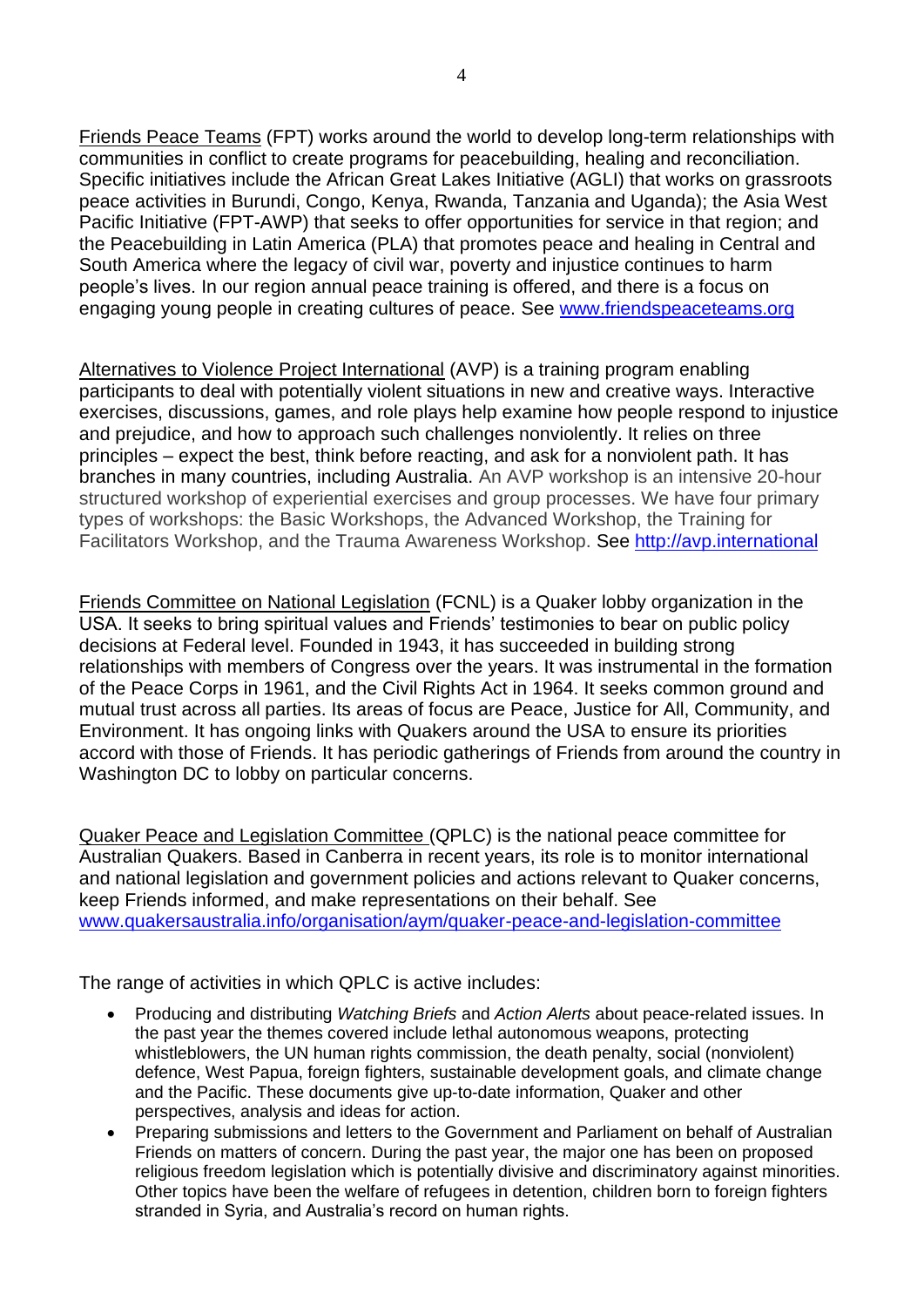- Offering workshops on lobbying, to assist Quakers in approaching political representatives on current issues of concern. After a national workshop in Canberra in March 2018, a workshop was held in Victoria in February 2020.
- Working with other peace groups, such as the Independent and Peaceful Australia Network (IPAN), the International Campaign for the Abolition of Nuclear Weapons ICAN), the Australia Palestine Advocacy Network (APAN) and the Women's International League for Peace and Freedom (WILPF).
- Maintaining regular communication with Quakers groups around Australia, and links with international agencies such as the Quaker United Nations Offices.

Quakers individually and together work on a wide range of concerns, including the justice for refugees, human rights, climate change, care for the homeless and disadvantaged in our society, restorative justice, domestic and family violence, anti-war programs, ecumenical and interfaith dialogue, gender issues, racial prejudice, and prison reform.

### **Areas of Potential Peacemaking**

As the result of an on-line conversation among QPLC members and Quakers from Regional Meetings around Australia, held on 28 May 2020, the following emerged as areas for peacemaking:

- Spirit-led advocacy and witness.
- Remaining faithful to the testimonies while engaging in the wider world.
- War powers legislation.
- Militarisation, military spending.
- Human rights.
- Social justice for disadvantaged groups.
- Economic reconstruction.
- Gender awareness and equality.
- Civil society responsibilities as a Quaker.
- Intersections with climate crisis and original people's issues.
- Supporting young people in finding their voice.

QPLC will build upon these insights in its future work.

A final thought from Adam Curle, Quaker founder of the University of Bradford School of Peace Studies, UK.

The effects of our actions are largely beyond our control. Any happening they may influence has multiple causes that can never be unraveled: the contribution of what we did is as hard to assess as that of a single strand in a rope. We must have faith that if we purify our hearts making our motives more compassionate, what we do will strengthen unimaginably the great forces that can save humanity.

Canberra